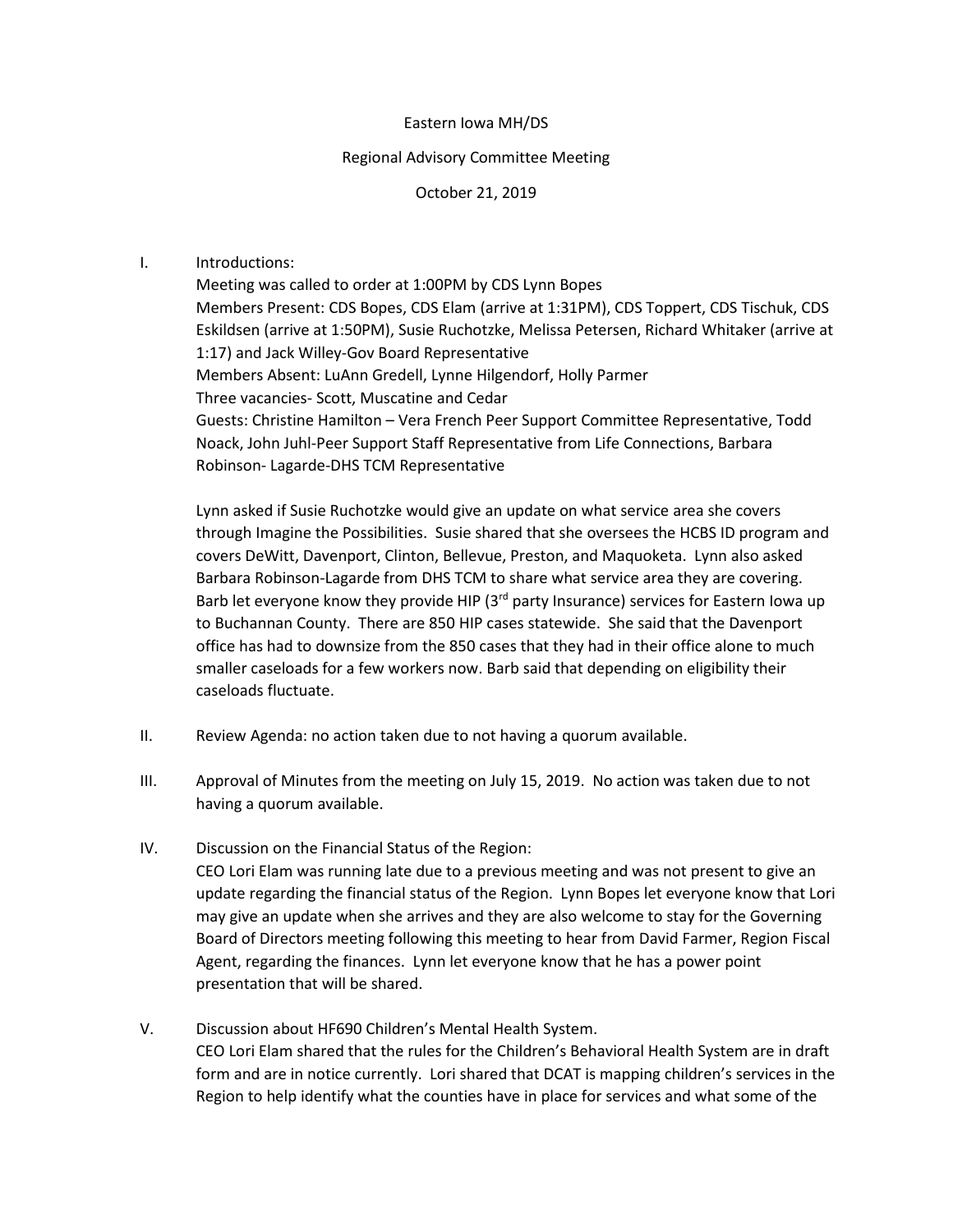gaps are. The Region is trying to learn more about Children's services throughout the Region. The issue that the Region is currently facing is trying to implement this system by 7/1/20 that there is no funding attached to the system. The Region is facing financial difficulties and are having a hard time getting through FY20 as well as implementing new services in FY21. Lori shared that the Region is responsible to manage and provide services to just the Serious Emotional Disturbance diagnosed children. The first group of services that the Region already has much of the services in place that are to be implemented by 7/1/20 and the second group of services are implemented by 7/1/21. A coordinator for the system should also be in place by  $7/1/20$ . Lori reviewed the handout with everyone and will keep everyone up to date when the rules are official and what the Region's transition plan will consist of.

# VI. Todd Noak – Peer Support Committee Update:

Todd shared the CDS Eskildsen participates in the Peer Support Committee held each month as a liaison from the Region. Todd is working closely with the East Central Region to develop a tracking system of the peer support services and warm line being utilized. They also hope to expand the peer support committees across the state and have regular communication regarding peer support services. Todd would like to give a presentation to the Governing Board to update them on what the committee is doing. Todd also shared that John Juhl has passed the International Training Certification and is able to offer training with DHS in Iowa regarding peer support. Todd and another person are also WRAP trainers and are offering classes in January 2020 to 15 people. The class offers WRAP I, a facilitator charge and manual for \$500.00. Todd let everyone know that after the training, there will be 4 people that can provide training in the Region. 2 of the 4 are Vera French Staff. Todd continues to push for Medicaid reimbursement for peer support services. He and others from the East Central Region are also meeting with Legislators to get the message to them that peer support services are valuable and needed across the state.

# VII. Update on Crisis Services:

CEO Lori Elam let everyone know that mobile crisis services are in all 5 counties now. Foundation 2 is using the crisis number to dispatch mobile crisis. The service is able to give rides to those in need to get to a safe place, they can transport to Rhonda's House, they can call the Crisis Stabilization home and help to get a person in there and the Region is working on increasing the usage by educating and marketing the service to the five counties in the Region. Lori shared that there are now three peer drop-in centers in the Region they are located in Muscatine through MCSA, at Carroll Center through Vera French and at Life Connections Wellness Center. The Department of Public Health and DHS are now contracting with Foundation 2 for a statewide crisis line and our number rolls into that line. The Region is cutting bridge appointments the end of December 2019 due to usage and being able to get medications if needed through other means. Peer Ride along services will not be started due to financial issues the Region is facing and there has been a pause on providing training opportunities in the Region due to financial concerns.

#### VIII. Other Items: None